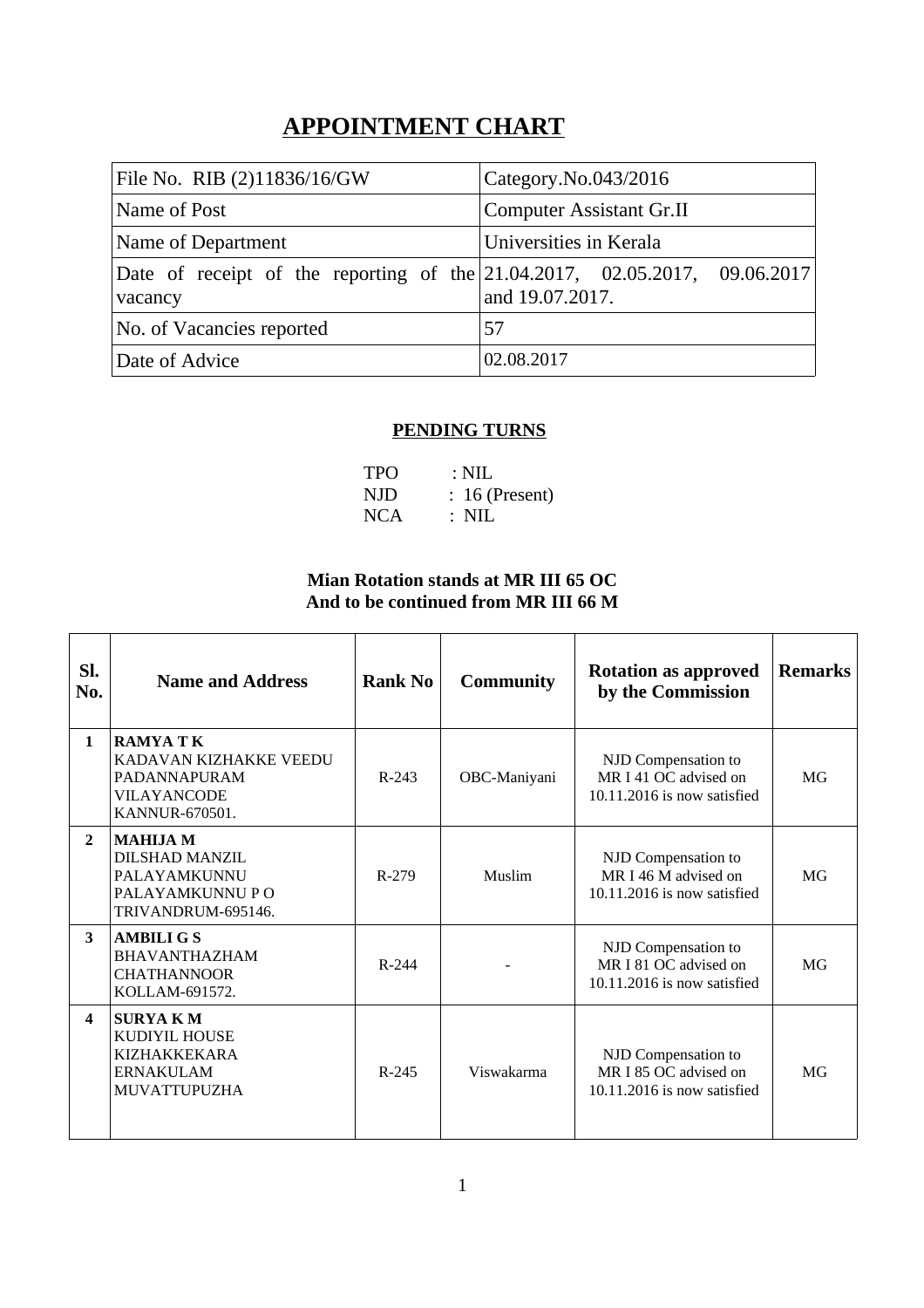| 5  | <b>ANUB</b><br><b>BINU NIVAS</b><br><b>KANDACHIRA</b><br>PERINAD PO,<br>KOLLAM-691601.                            | R-247             | Ezhava     | NJD Compensation to<br>MR I 89 OC advised on<br>$10.11.2016$ is now satisfied                            | MG         |
|----|-------------------------------------------------------------------------------------------------------------------|-------------------|------------|----------------------------------------------------------------------------------------------------------|------------|
| 6  | <b>AKHIL VS</b><br>SRUTHILAYAM<br><b>THEKKADA</b><br><b>VEMBAYAMPO</b><br>THIRUVANANTHAPURAM                      | R-252             | OBC-Velaan | NJD Compensation to<br>MR I 90 OBC advised on<br>10.11.2016 is now satisfied                             | MG         |
| 7  | <b>REMYA RAJAN</b><br>KARAYATHAYIL HOUSE<br>THALAYOLAPARAMBU PO,<br>KOTTAYAM-686605.                              | R-248             | Ezhava     | NJD Compensation to<br>MR I 93 OC advised on<br>10.11.2016 is now satisfied                              | MG         |
| 8  | <b>PRAJEESH K</b><br>KUNDANARI HOUSE<br><b>VATTALOOR</b><br>MALAPPURAM-676507                                     | $R-4$<br>$(DA-O)$ |            | NJD Compensation to<br>99 <sup>th</sup> vacancy of DA-Ortho<br>advised on 10.11.2016 is now<br>satisfied | MG         |
| 9  | <b>NIKHIL K</b><br>KUNNUMMAL HOUSE<br>P O KADIRUR<br>THALASSERY<br>KANNUR -670642.                                | $R - 250$         | Thiyya     | NJD Compensation to<br>MR I 98 E advised on<br>10.11.2016 is now satisfied                               | <b>MG</b>  |
| 10 | <b>VINEETHAM</b><br><b>KARTHIKA</b><br><b>KANNAMKULAM</b><br><b>CHERUVATHUR</b><br>KASARGOD.                      | $R-7$<br>(S/L)    | SC-Pulayan | NJD Compensation to<br>MR II 4 SC advised on<br>$10.11.2016$ is now satisfied                            | MG         |
| 11 | <b>JAYAL</b><br>KOCHIRA HOUSE<br>CHITTATTUMUKKU PO<br><b>KANIYAPURAM</b><br>THIRUVANATHAPURAM<br>PIN-695301.      | R-254             | Ezhava     | NJD Compensation to<br>MR II 15 OC advised on<br>10.11.2016 is now satisfied                             | MG         |
| 12 | <b>SARITHA B</b><br>KRISHNA SADANAM<br>PULIYADICHANVILA<br>KANJIRAMKULAM P O<br>THIRUVANANTHAPURAM<br>PIN-695524. | $R-5$<br>$(DA-O)$ |            | DA-Ortho<br>(GD(P)No.08/2017/SWD<br>dated06.05.2017)                                                     | <b>KER</b> |
| 13 | <b>AYSHA BEEGUM N A</b><br>PUZHAKKARAYIL<br>KOTHAMANGALAM<br>NELLIKUZHI PO<br>ERNAKULAM-686 691.                  | R-301             | Muslim     | MR III 66 M                                                                                              | <b>KER</b> |
| 14 | <b>SYMNACO VD</b><br><b>REJI BHAVAN</b><br>VAIKAPRAYAR PO<br>VAIKOM<br>KOTTAYAM-686146.                           | R-256             | Ezhava     | MR III 67 OC                                                                                             | <b>KER</b> |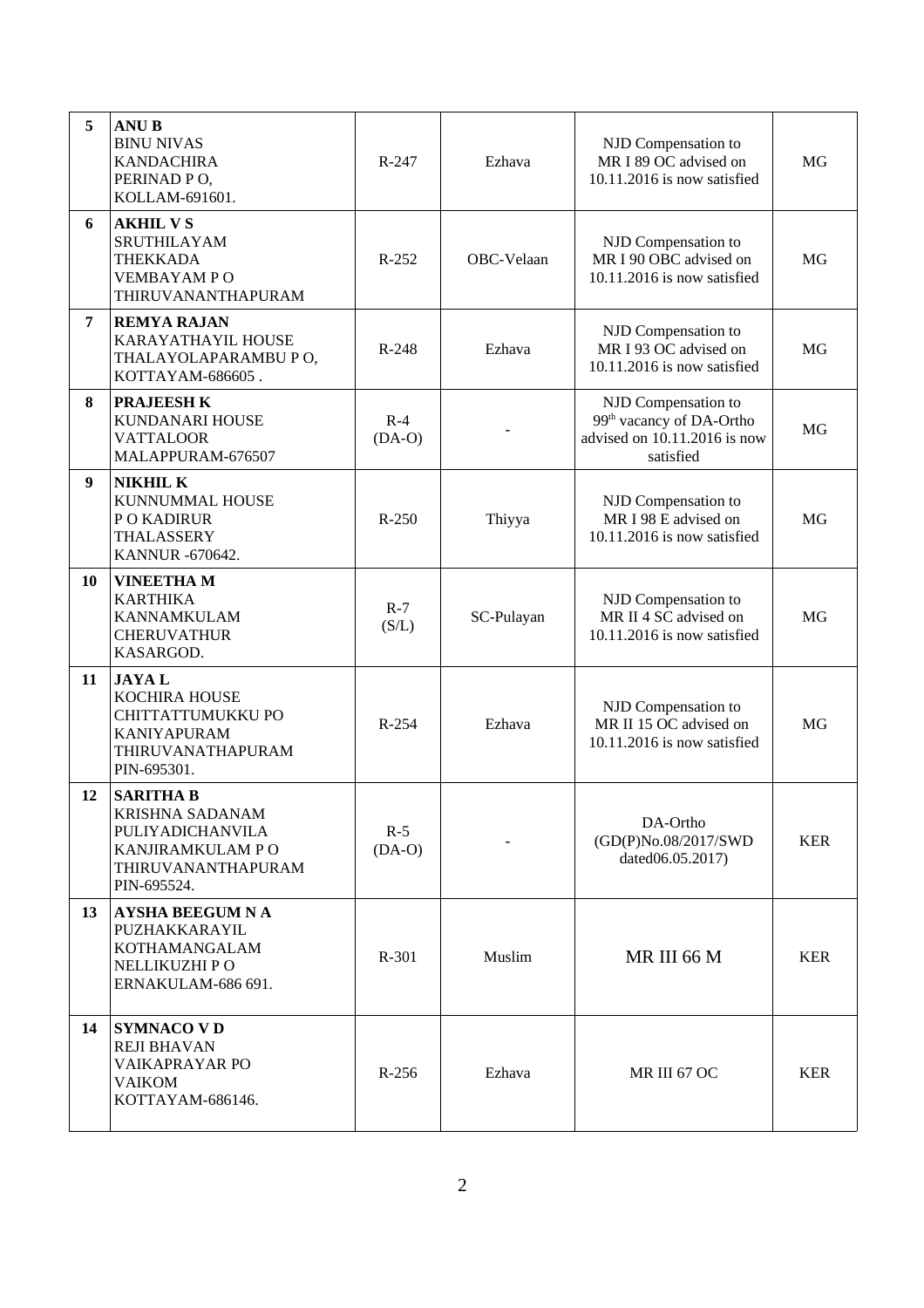| 15 | <b>SOUMYAA</b><br><b>CHEENIVILA VEEDU</b><br>LOURDEPURAM<br><b>KANJIRAMKULAM</b><br>TRIVANDRUM-695524.                         | R-330          | LC                     | MR III 68 LC/AI     | <b>KER</b> |
|----|--------------------------------------------------------------------------------------------------------------------------------|----------------|------------------------|---------------------|------------|
| 16 | <b>JISHA VALIYAMUTTATH</b><br>PUTHUKKAYI HOUSE<br>SWAMIKKUNNU,<br>DHARMADAM,<br>THALASSERY<br>KANNUR-670106.                   | R-257          | Thiyya                 | MR III 69 OC        | <b>KER</b> |
| 17 | <b>NITHYAGS</b><br>CHEKKALAVILAKOM<br>VIA MOONGODE<br>KAVALAYOOR PO<br>TRIVANDRUM-695144.                                      | $R-259$        | Viswakarma-<br>Thattan | MR III 73 OC        | <b>KER</b> |
| 18 | <b>URVASIR</b><br>KADAVILA VEEDU<br><b>VARKALA</b><br><b>AYIROOR PO</b><br>THIRUVANANTHAPURAM<br>PIN-695310.                   | R-258          | Ezhava                 | <b>MR III 71 OC</b> | <b>KER</b> |
| 19 | <b>MAYAKV</b><br>VALAVIL PUTHEN VEEDU<br><b>VELLAYANI</b><br>OOKKODU PO<br>TRIVANDRUM-695020.                                  | $R-8$<br>(S/L) | SC-Pulaya              | MR III 72 SC        | <b>KER</b> |
| 20 | <b>KAVITHA K V</b><br>T C 37/236, URA-24,<br><b>GARUDA APARTMENT</b><br>VADAKKENADA,<br>EASTFORT, FORT PO<br>TRIVANDRUM-695023 | R-305          | Viswakarma             | MR III 70 V         | <b>KER</b> |
| 21 | <b>SHEEJAP</b><br>K C HOUSE<br>KADAMBERY<br><b>KANUL</b><br>KANNUR-670562.                                                     | $R-263$        | Thiyya                 | MR III 77 OC        | <b>KER</b> |
| 22 | <b>SHOJI JAMES</b><br>17/268,<br>THOTTATHU VILAKAM<br>VEEDUPIRAYIL,<br>PEYAD PO<br>THIRUVANANTHAPURAM<br>PIN-695573.           | $R-260$        |                        | MR III 75 OC        | <b>KER</b> |
| 23 | <b>CHANDINI A</b><br><b>S S MANDIRAM</b><br>KANCHIYOORKONAM<br>KATTAKADA PO,<br>THIRUVANANTHAPURAM<br>$PIN - 695572.$          | R-307          | Muslim                 | MR III 76 M         | <b>KER</b> |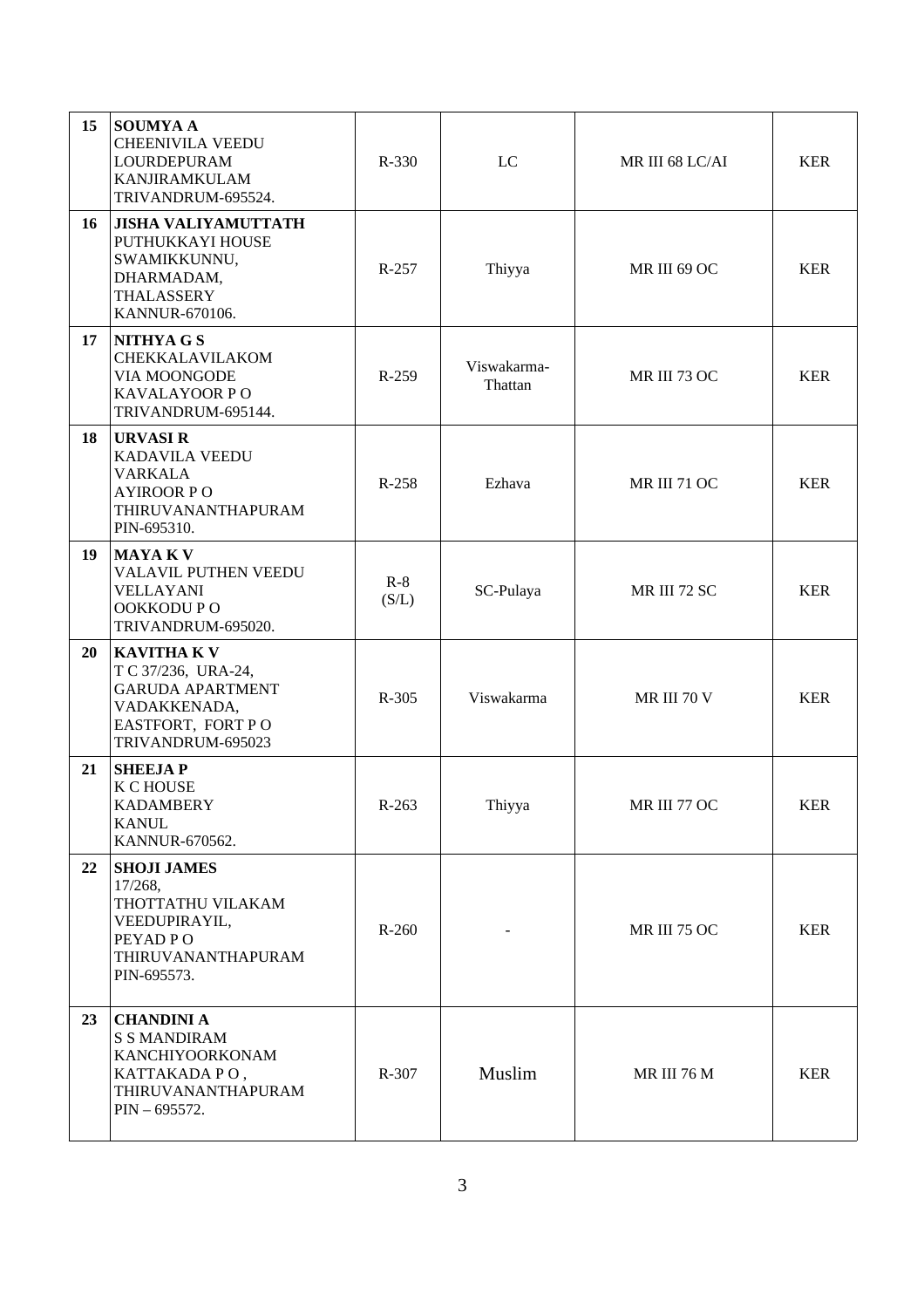| 24 | <b>KRISHNA PRIYA P</b><br>PLAKKOTTUVILA VEEDU<br>PANGALUKADU<br>KOLLAM-691536.                                                       | R-265          | Ezhava    | MR III 81 OC       | <b>KER</b> |
|----|--------------------------------------------------------------------------------------------------------------------------------------|----------------|-----------|--------------------|------------|
| 25 | <b>SHEEBA MOYARATH</b><br>THAYYIL HOUSE<br><b>MANANTHERY</b><br>KANNUR-670 643.                                                      | $R-273$        | Thiyya    | MR III 74 E        | <b>KER</b> |
| 26 | <b>ANILA N NAMBOOTHIRI</b><br>VILAKKATHARA MADOM<br>THANNEERMUKKOM PO,<br><b>CHERTHALA</b><br>ALAPPUZHA-688527.                      | $R-264$        |           | MR III 79 OC       | <b>KER</b> |
| 27 | <b>SHAJUSHA A</b><br><b>AMANA MANZIL</b><br><b>ARAMPALLY</b><br><b>CHULLIMANOOR</b><br>THIRUVANANTHAPURAM<br>PIN-69554.              | R-316          | Muslim    | MR III 80 M        | <b>KER</b> |
| 28 | <b>KANISHKUMAR V</b><br>VANIAPURACKAL<br>MUKKATTUPADY,<br>THRICKODITHANAM,<br>CHANGANACHERRY<br>KOTTAYAMT-686 105.                   | $R-276$        | Ezhava    | MR III 78 E        | <b>KER</b> |
| 29 | <b>SREEKANTH TV</b><br>THAIVALAPPIL HOUSE<br><b>KELOTH</b><br><b>PAYYANUR</b><br>KANNUR-670307.                                      | R-288          | Thiyya    | <b>MR III 82 E</b> | <b>KER</b> |
| 30 | <b>ARYA CHANDRAN G</b><br>CHANDRAGIRIALEYATTY,<br>PEYAD PO<br>THIRUVANANTHAPURAM<br>PIN-695573.                                      | R-267          |           | MR III 83 OC       | <b>KER</b> |
| 31 | <b>ANILPRABHA R</b><br><b>RIBUILDING</b><br><b>KAVIRAJAPURAM</b><br><b>MOOZHY</b><br>PANAVOOR PO<br>NEUMANGADU<br>TRIVANDRUM-695568. | $R-9$<br>(S/L) | SC-Pulaya | MR III 84 SC       | <b>KER</b> |
| 32 | <b>CHINCHU VARGHESE</b><br><b>MANATHUSSERY</b><br><b>CHERTHALA</b><br>THYCATTUSSERY PO<br>ALAPPUZHA-688528.                          | R-268          |           | MR III 85 OC       | <b>KER</b> |
| 33 | <b>JAUHARA M</b><br><b>NELLIMALA HOUSE</b><br><b>VILAKKODE</b><br>KANNUR-670703.                                                     | R-319          | Muslim    | MR III 86 M        | <b>KER</b> |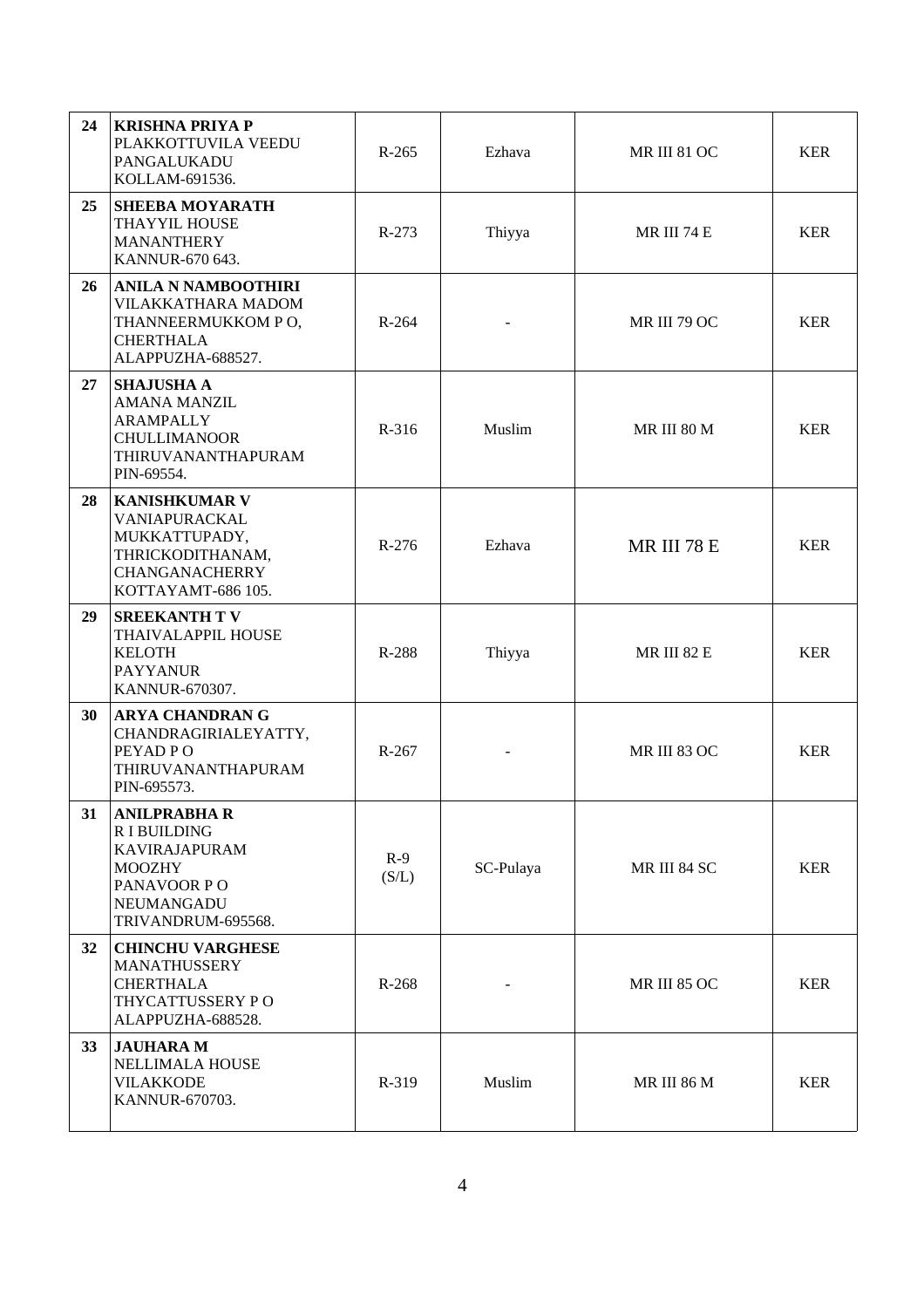| 34 | <b>DIVYA A S</b><br>A S BHAVAN,<br>DURGA NAGAR,<br><b>KAVUVILA</b><br>THANNIMOODU<br>THIRUVANANTHAPURAM<br>PIN-695123.                   | R-269             | Hindu Nadar    | MR III 87 OC                                                                                | <b>KER</b> |
|----|------------------------------------------------------------------------------------------------------------------------------------------|-------------------|----------------|---------------------------------------------------------------------------------------------|------------|
| 35 | <b>GOPI KOZHITHODIKA</b><br>PERULIPPARA (HOUSE)<br><b>AREACODE</b><br><b>URANGATTIRI</b><br>MALAPPURAM-673639.                           | R-291             | Thiyya         | MR III 88 E                                                                                 | <b>KER</b> |
| 36 | <b>SARANYA S NAIR</b><br>BHADRALAYAM<br>THACHAPPALLY<br><b>MANJAMALA PO</b><br>TRIVANDRUM-695313.                                        | $R-270$           |                | MR III 89 OC                                                                                | <b>KER</b> |
| 37 | <b>ASWATHY RAM</b><br><b>ELAMTHOTTATHIL</b><br><b>IDINJAMALA</b><br><b>IDINJAMALA PO</b><br>IDUKKI-685514.                               | R-284             | OBC-Pandithar  | MR III 90 OBC                                                                               | <b>KER</b> |
| 38 | <b>RAKESH BALUKS</b><br>SREEKANDAVILASAM<br>T C-8/399,<br>MANGATTUKADAVU<br>THIRUMALA PO,<br>THIRUVANANTHAPURAM<br>PIN-695006.           | $R-6$<br>$(DA-O)$ |                | DA Blind 101 <sup>th</sup> vacancy for<br>DA-Blind Blind not eligible,<br>given to DA-Ortho | <b>KER</b> |
| 39 | <b>NINO GEORGE</b><br><b>SHAJ BHAVAN</b><br>NEDUMANGAD<br>CHULLIMANOOR PO,<br>THIRUVANANTHAPURAM<br>PIN-695541.                          | $R-274$           |                | <b>MR III 91 OC</b>                                                                         | <b>KER</b> |
| 40 | <b>GEETHU V G</b><br><b>VENGALIL HOUSE</b><br>KUTTIPLANGADU PO<br>IDUKKI-686514.                                                         | $R-6$<br>(S/L)    | ST-Mala Arayar | MR III 92 ST                                                                                | <b>KER</b> |
| 41 | PRASANTH N K<br><b>ALAPPAT HOUSE</b><br>THAMARASSERY ROAD<br><b>POONITHURA</b><br>ERNAKULAM-682038.                                      | $R-275$           | MR III 93 OC   |                                                                                             | <b>KER</b> |
| 42 | <b>SHEENAS</b><br>PARANDAKKADU VEEDU,<br>442 (85) NEDUMANOOR<br><b>KIZHAKKUMKARA</b><br>KARIPPOOR,<br>THIRUVANANTHAPURAM<br>PIN-695 541. | R-371             | LC             | MR III 94 LC/AI                                                                             |            |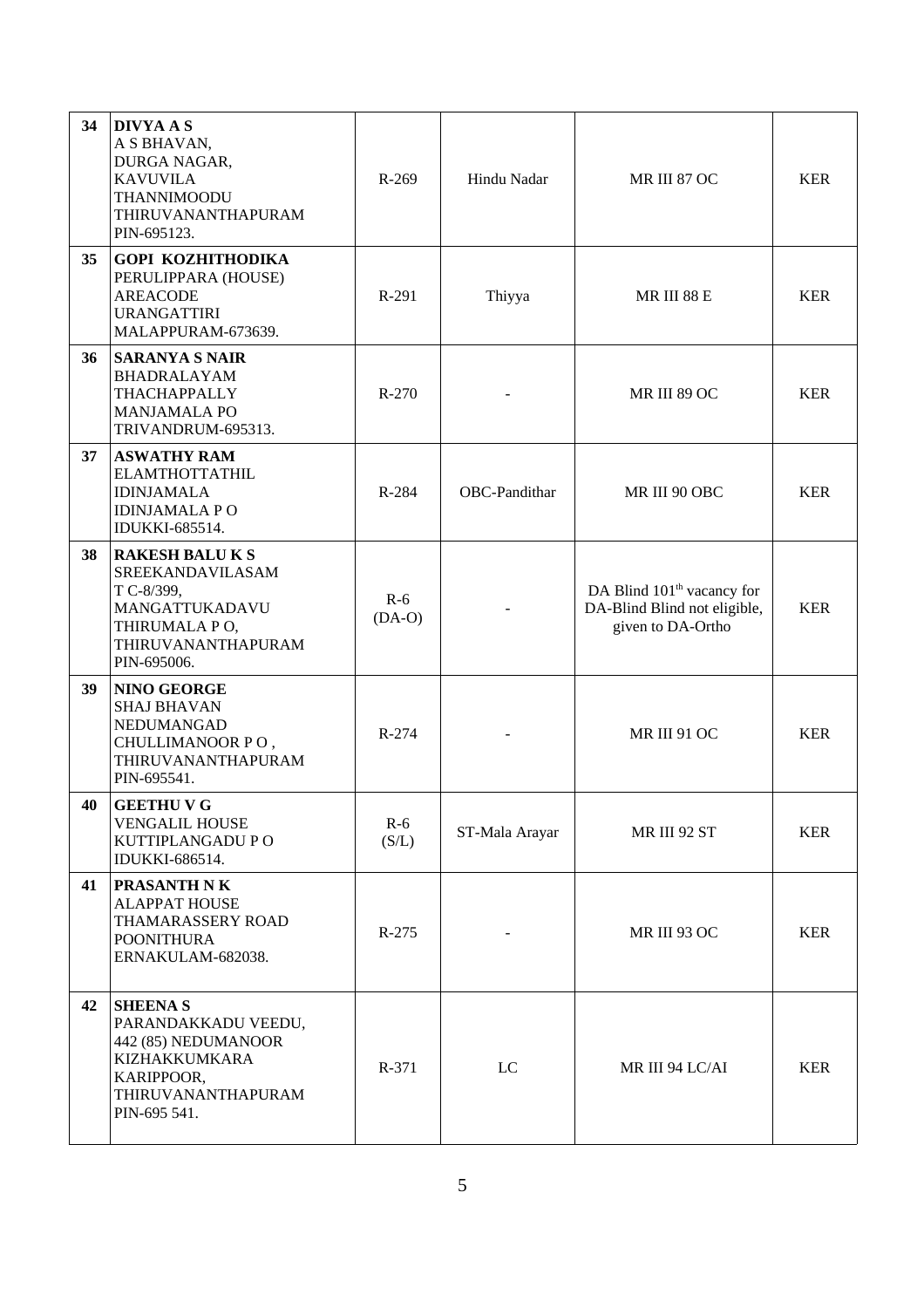| 43 | <b>MEERA B R</b><br><b>SANDRAM</b><br><b>GANAPATHIPURAM</b><br>VALIYAKATTAKKAL<br><b>VENJARAMOODU</b><br>THIRUVANANTHAPURAM<br>PIN-695607. | $R-277$ |              | <b>MR III 95 OC</b>                                                          | <b>KER</b>   |
|----|--------------------------------------------------------------------------------------------------------------------------------------------|---------|--------------|------------------------------------------------------------------------------|--------------|
| 44 | <b>ANCY MS</b><br><b>A R MANZIL</b><br><b>MEENKONAM</b><br>KATTUMPURAM PO<br>THIRUVANANTHAPURAM<br>PIN-695608.                             | R-337   | Muslim       | MR III 96 M                                                                  | <b>KER</b>   |
| 45 | <b>SINDHU LAKSHMI A</b><br>VADAKKEMADOM HOUSE<br>NELLUVAI PO<br><b>THRISSUR-680584.</b>                                                    | R-278   |              | MR III 97 OC                                                                 | <b>KER</b>   |
| 46 | <b>SHIJINI P V</b><br>REVATHY NILAYAM<br>THAIKADAPPURAM PO<br>KASARAGOD-671314.                                                            | R-297   | Thiyya       | MR III 98 E                                                                  | <b>KER</b>   |
| 47 | <b>SARITHASS</b><br>SARITHA SADANAM<br><b>ENNAZHIKODU</b><br>RUSSELPURAM PO<br><b>BALARAMAPURAM</b><br>TRIVANDRUM-695508.                  | R-280   |              | MR III 99 OC                                                                 | <b>KER</b>   |
| 48 | <b>GIREESH PK</b><br>PALERI KUNDATHRUOLAT<br>TRIKKARIPUR VIA<br><b>DISTOLAT</b><br>KASARAGOD-671310.                                       | R-287   | OBC-Maniyani | NJD Compensation to<br>MR I 10 OBC advised on<br>09.02.2017 is now satisfied | <b>CUSAT</b> |
| 49 | <b>REMYAV</b><br><b>HARI NIVAS</b><br>AIYERKULANGARA VAIKOM<br>SOUTH GATE PO<br>KOTTAYAM-686142.                                           | R-281   |              | NJD Compensation to<br>MR II 53 OC advised on<br>09.02.2017 is now satisfied | <b>CUSAT</b> |
| 50 | <b>SHYJU S</b><br>AKKULAM HOUSE,<br>KERA A-55<br>KUNDAMANBHAGAM,<br>PEYAD PO<br>THIRUVANANTHAPURAM<br>PIN-695573.                          | R-283   | Hindu Nadar  | NJD Compensation to<br>MR II 69 OC advised on<br>09.02.2017 is now satisfied | <b>CUSAT</b> |
| 51 | <b>ACHU V ANAND</b><br><b>BABY VILASOM</b><br><b>KULATHOOR</b><br>THIRUVANANTHAPURAM<br>PIN-695583.                                        | R-300   | Ezhava       | NJD Compensation to<br>MR II 74 E advised on<br>09.02.2017 is now satisfied  | <b>CUSAT</b> |
| 52 | <b>SOUMYA J</b><br>PLAVILA PUTHEN VEEDU<br>VITTIYAM, PEYAD PO<br>TRIVANDRUM-695573.                                                        | R-285   |              | NJD Compensation to<br>MR II 93 OC advised on<br>09.02.2017 is now satisfied | <b>CUSAT</b> |